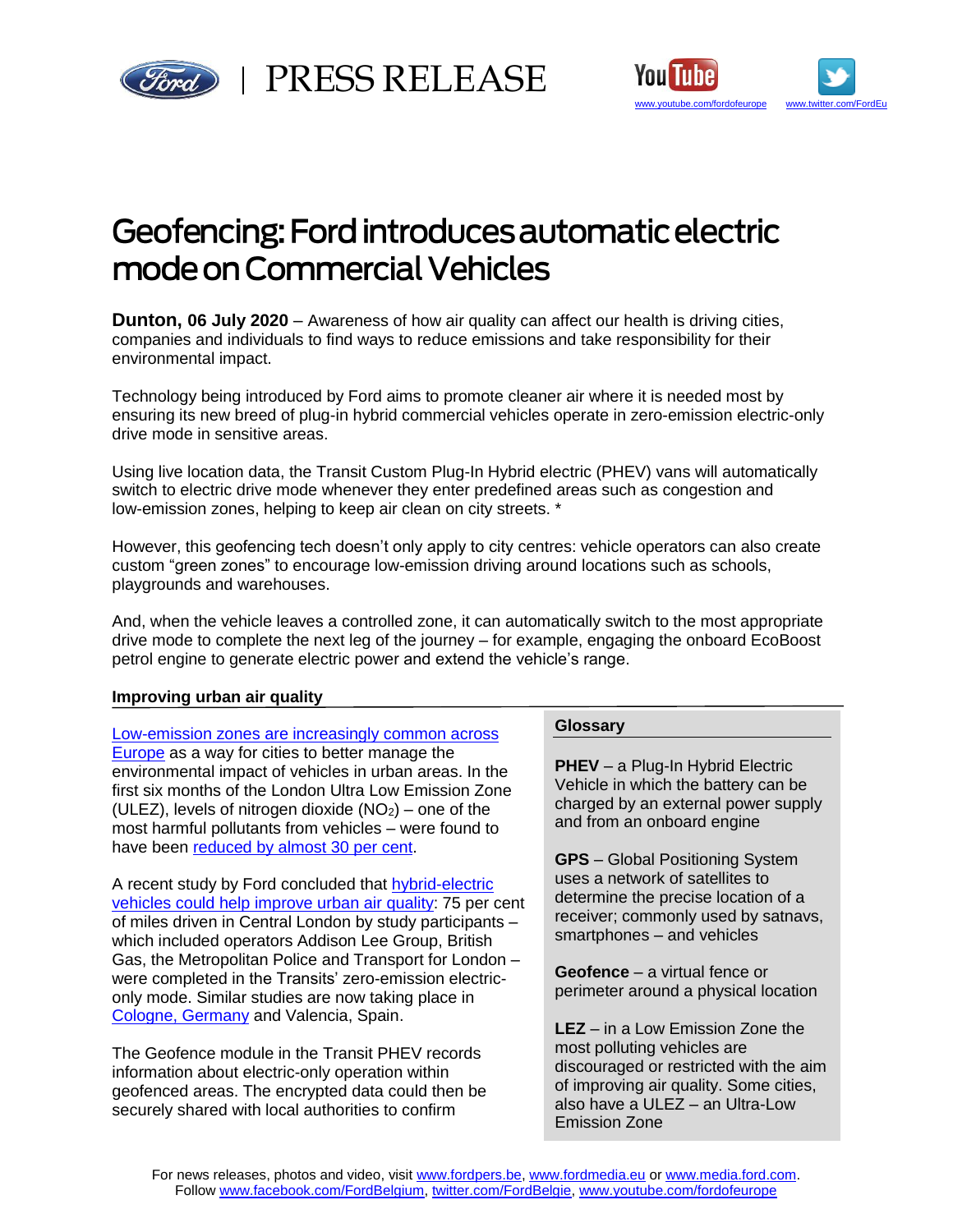compliance with low-emission zone regulations and vehicle charging schemes.

## **Hybrid electric drive**

The Transit Custom Plug-In Hybrid van and Tourneo Custom Plug-In Hybrid people mover are the first vehicles in their class to offer a plug-in hybrid option. A 13.6 kWh battery helps to deliver a zeroemission NEDC driving range of up to 56 km (35 miles) NEDC for the Transit Custom PHEV, and up to 53 km (33 miles) NEDC in the Tourneo Custom PHEV. In both vehicles the onboard 1.0-litre EcoBoost petrol engine can charge the battery on-demand to extend their range to more than 500 km (310 miles) NEDC. \*\*

Both vehicles can be fully recharged in under four-and-a-half hours from a standard domestic mains supply, or in under three hours using commercial charging point. \*\*\* Further electrical energy is captured through regenerative braking when the vehicle decelerates or brakes. Ford Transit Custom Plug-In Hybrid and Tourneo Custom Plug-In Hybrid entered volume production in late 2019.

[Trials by Ford across Europe](https://media.ford.com/content/fordmedia/feu/en/news/2019/07/08/hybrid-electric-vans-present-practical--accessible-solution-for-.html) have shown how PHEVs offer a practical every-day solution for van owners and businesses working in the city, enabling them to complete longer journeys when required. As the vehicles aren't reliant on charging infrastructure there is no range or charge anxiety, meaning they can deliver the best of both worlds: zero-emission driving capability with no compromise on getting the job done. There is no reduction in payload or load volume compared with a conventional diesel model.

###

## **Footnotes**

*\* Geofencing module introduced from autumn 2020 and will be available from autumn to retrofit to vehicles produced earlier. The vehicle will engage its electric drive mode when entering a geofence zone only if there is sufficient charge in the battery.*

*\*\* Transit Custom Plug-In Hybrid CO<sup>2</sup> emissions from 60 g/km and fuel efficiency from 2.7 l/100 km NEDC (70 g/km and fuel efficiency from 3.08 l/100 km WLTP); Tourneo Custom Plug-In Hybrid CO<sup>2</sup> emissions from 70 g/km and fuel efficiency from 3.1 l/100 km NEDC (81 g/km and fuel efficiency from 3.57 l/100 km WLTP).*

*\*\*\* Fully charged from a standard 240-volt 10-amp mains supply in 4 hours 20 minutes, or in 2 hours 45 minutes using a commercial type-2 16-amp AC charger.*

*The declared fuel/energy consumptions, CO<sup>2</sup> emissions and electric range are determined according to the technical requirements and specifications of the European Regulations (EC) 715/2007 and (EU) 2017/1151 as last amended. Light Duty Vehicle type-approved using the World Harmonised Light Vehicle Test Procedure (WLTP) will have fuel/energy consumption and CO2-emission information for New European Drive Cycle (NEDC) and WLTP. WLTP will fully replace the NEDC latest by the end of the year 2020. The applied standard test procedures enable comparison between different vehicle types and different manufacturers. During NEDC phase-out, WLTP fuel consumption and CO<sup>2</sup> emissions are being correlated back to NEDC. There will be some variance to the previous fuel economy and emissions as some elements of the tests have altered, so the same car might have different fuel consumption and CO<sup>2</sup> emissions.*

For news releases, photos and video, visit [www.fordpers.be,](http://www.fordpers.be/) [www.fordmedia.eu](http://www.fordmedia.eu/) or [www.media.ford.com.](http://www.media.ford.com/) Follo[w www.facebook.com/fordofeurope,](http://www.facebook.com/fordofeurope) [www.twitter.com/FordEu](http://www.twitter.com/FordEu) o[r www.youtube.com/fordofeurope](http://www.youtube.com/fordofeurope)